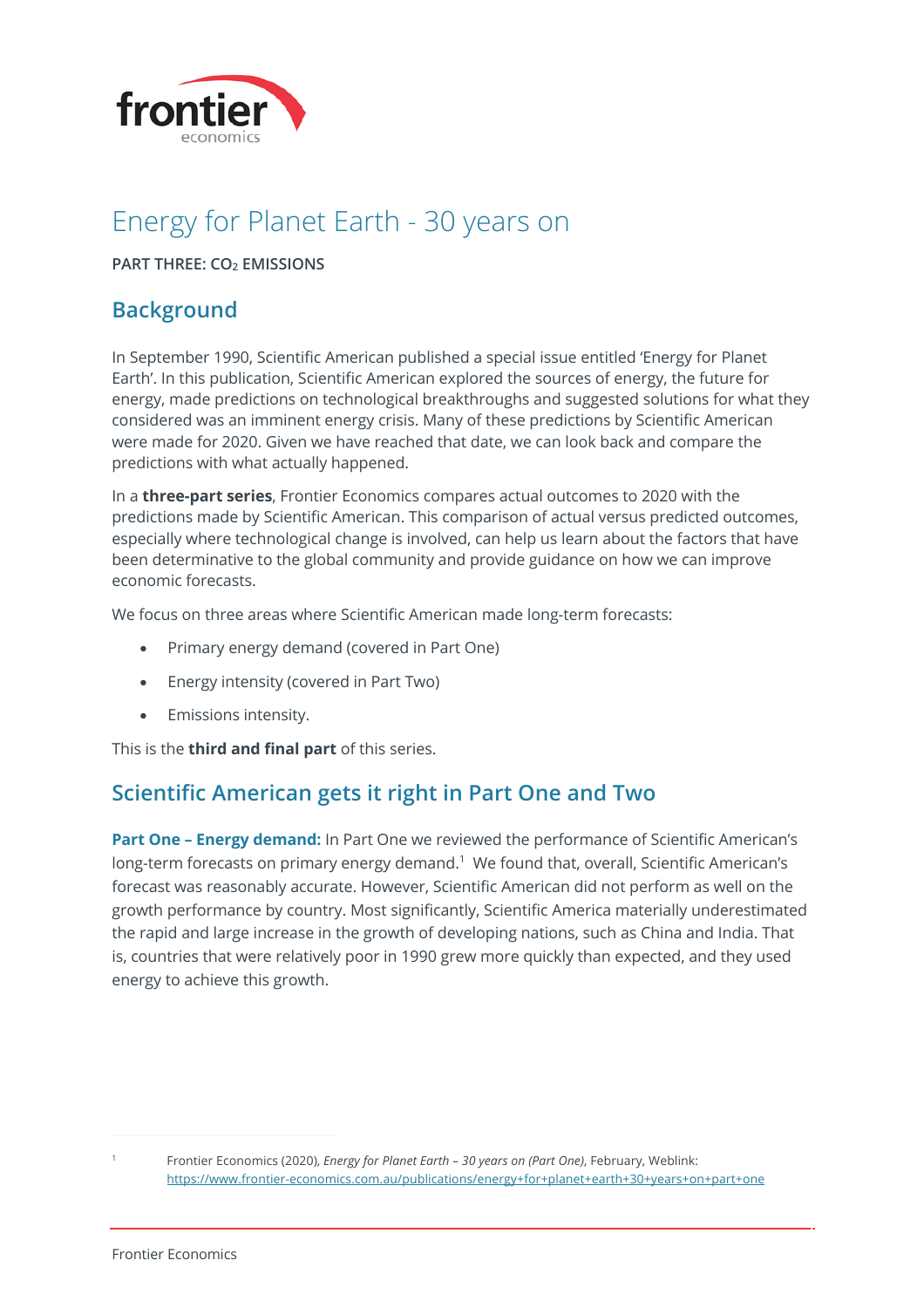

**Part Two – Energy Intensity:** In Part Two we reviewed the performance of Scientific American's forecast of energy intensity.<sup>2</sup> While Scientific American's original historical depiction of energy intensity was stylised, it did accurately convey the historic profile of energy intensity – rising as countries develop, and then falling as economies mature. Given the size of the populations in developing countries in 1990, there was a genuine concern about the impact on energy demand (and resulting environmental problems) if these countries followed the same energy intensity profile as developed countries. However, Reddy and Goldemberg predicted that developing countries would benefit from improvements in materials science and energy efficiency innovations from developed nations. This technological transfer would avoid the high energy intensity peaks that occurred over the course of the previous 150 years of economic development of, now, developed economies. Reddy and Goldemberg were correct. The energy intensity of developing countries, while starting on the higher side of developed countries in 1990, quickly fell as they adopted the latest technologies. By 2015, developing countries had lower energy intensity than the developed countries originally analysed by Reddy and Goldemberg. In fact, by 2015, developing countries exceeded the most ambitious energy intensity decline forecast by Reddy and Goldemberg.

## **CO2 emissions**

We conclude our three-part series by looking at Scientific America's global projections for  $CO<sub>2</sub>$ emissions from fossil fuels.

In Davis' *Energy for Planet Earth* article, it was hypothesised that in the long-run, technological advances will likely lower the overall costs associated with limiting carbon dioxide emissions from fossil fuels. He considered that the effect of this technological shift would be maximised if policy makers were able to agree on global guidelines and policies to actively reduce  $CO<sub>2</sub>$ emissions from fossil fuels, including pursuing afforestation programs which would increase carbon absorption.



### **Figure 1: Three emission scenarios**

Scientific American presented **three emissions scenarios** (see **Figure 1**). Observed emission data was presented from 1970 to 1988 after which the three projects from 1988 to 2017 were presented.

**The first scenario** is referred to as the "1988 Efficiency" scenario. This reflects emissions growing at the same emissions rate in 1988 and moving with the forecast rate of economic growth – that is, there is no improvement in energy intensity (see Part Two on the experience on energy intensity that shows

<sup>2</sup> Frontier Economics (2020), *Energy for Planet Earth – 30 years on (Part Two)*, February, Weblink: https://www.frontier-economics.com.au/publications/energy-for-planet-earth-30-years-on-part-two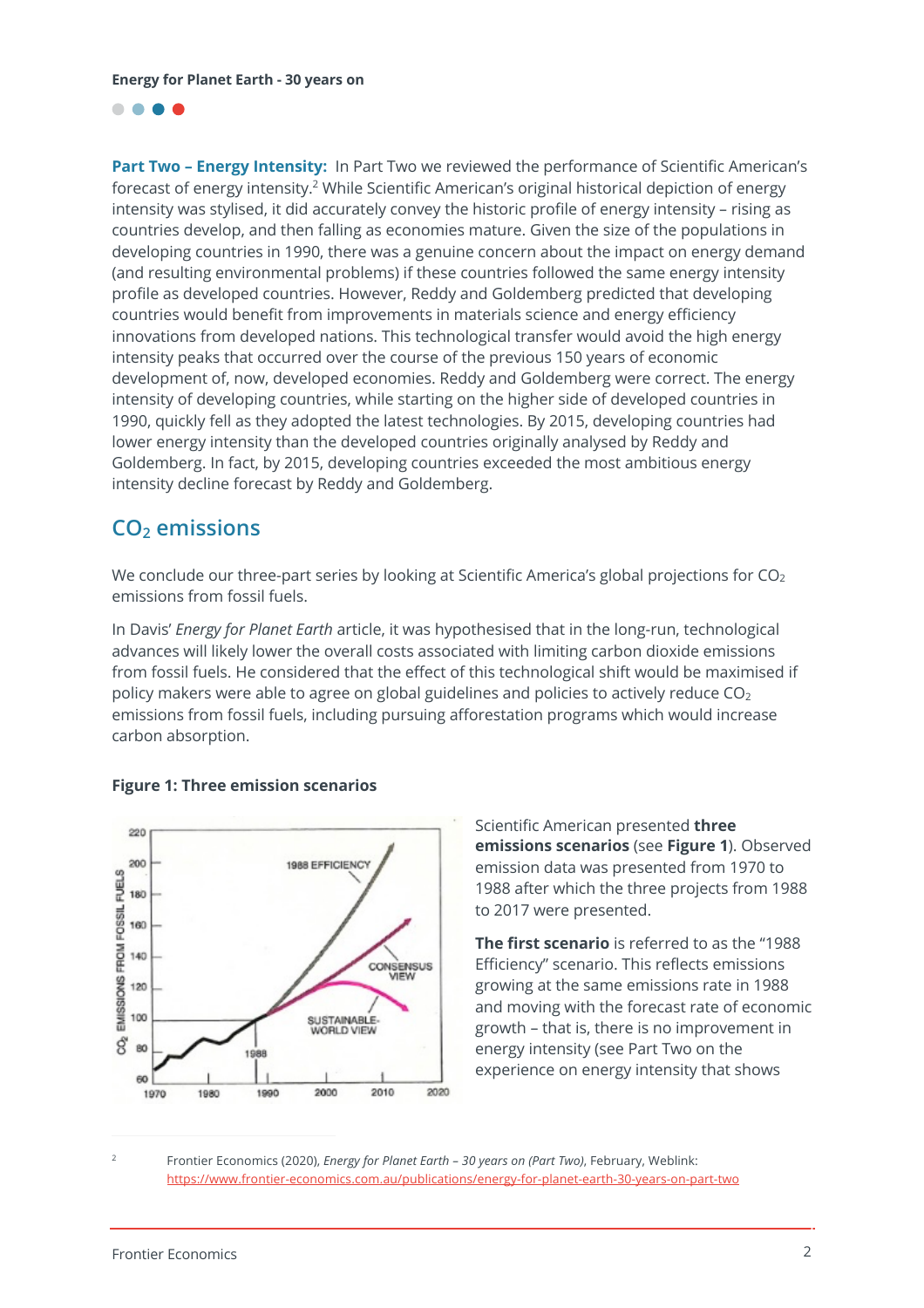....

that intensity has in fact improved greatly in the past 30 years<sup>3</sup>).

**The second scenario** is the "Consensus View" trend. This scenario essentially assumes a continuation of the 20-year trend in emissions intensity from 1970.

**The third and final scenario** is the "Sustainable World View". In this scenario "assumes radical improvements in efficiency with demand stabilizing after 2000".

## **Finding a consistent data source**

As with the previous two parts of this series, Scientific American does not provide a reference for the data in their figures, including the data behind **Figure 1**. It was determined that the emissions data was likely derived from Emissions for Global Atmospheric Research (EDGAR) Dataset<sup>4</sup>, which contained a full set of data for carbon dioxide total emissions from 1970-2018, by country and sector. The high level of consistency between the EDGAR and Scientific American emission series can be seen in **Figure 2**. It is therefore reasonable to use the EDGAR series to compare the actual emissions over the past 30 years with Scientific American's 30 forecast from 1990.



**Figure 2**: Consistency of EDGAR and Scientific American emissions data

*Source: Frontier Economics analysis*

<sup>3</sup> *Energy for Planet Earth – 30 years on – energy intensity* (Part Two), Weblink: https://www.frontiereconomics.com.au/publications/energy-for-planet-earth-30-years-on-part-two

<sup>4</sup> EDGAR – Emissions Database for Global Atmospheric Research Weblink: https://edgar.jrc.ec.europa.eu/overview.php?v=booklet2018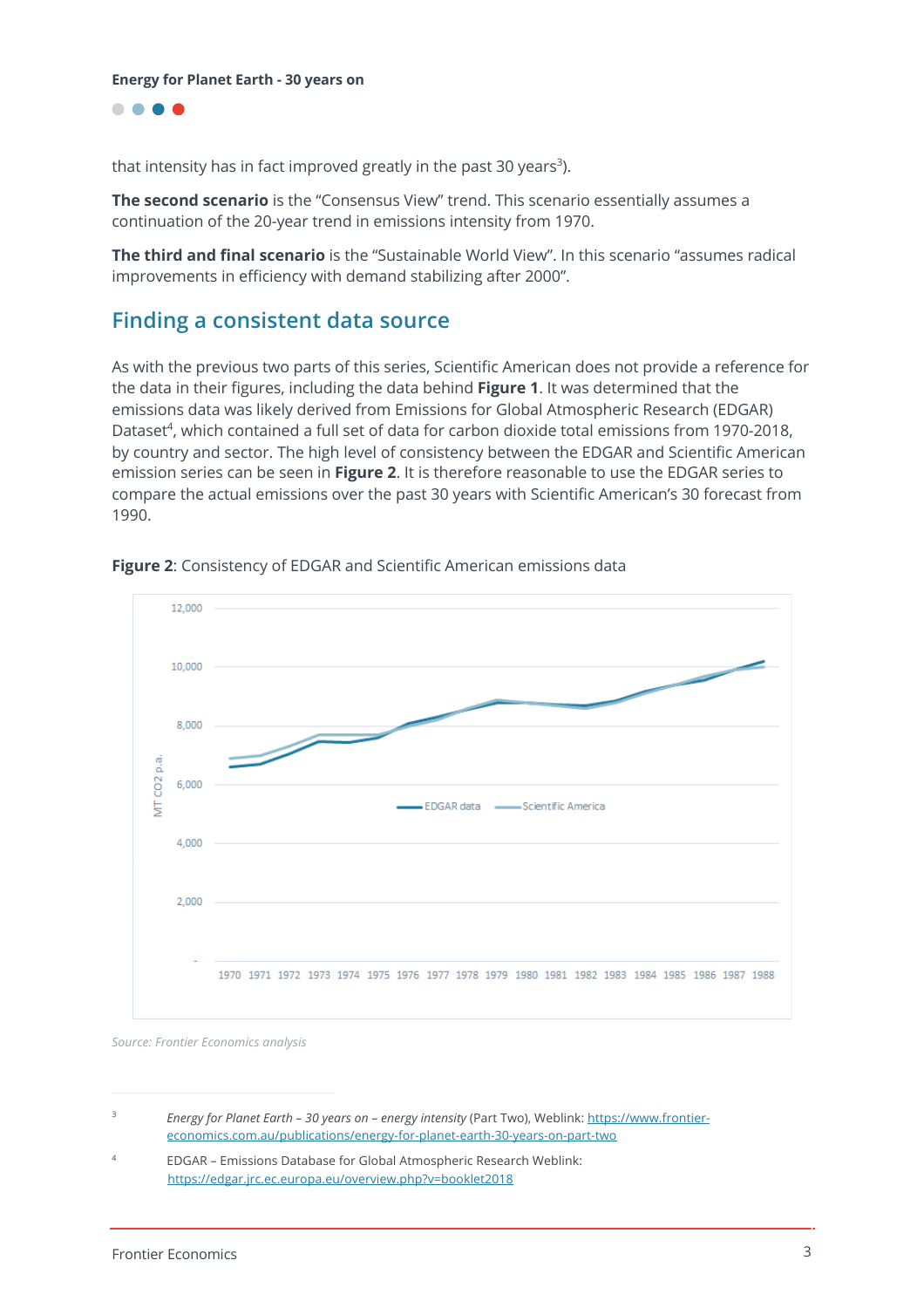....

## **Emissions projections versus actual emission**

In **Figure 3** actual emissions over the past 30 years is presented alongside the EDGAR data used by Scientific American.



**Figure 3**: Performance of Scientific American emissions intensity forecast

*Source: EDGAR, Scientific American and Frontier Economic analysis*

**Figure 3** shows that actual CO<sub>2</sub> emissions from fossil fuels over the past 30 years is similar to Scientific America's "Consensus View". It appears that emissions are levelling out towards the end of the series, about 20 years later than Scientific American considered necessary in the Sustainable World View.

## **Prediction of composition of emissions**

In addition to predicting total fossil fuel emissions Scientific American also predicted the global energy mix in 2010 – 20 years after the publication of the article.

Scientific America presented two scenarios for 2010, which correlates to the same scenarios seen from the line graph – the Consensus View and the Sustainable World View (see left hand panel of **Figure 4**). The Consensus View assumes there is an overall growth in consumption of energy, whereas the Sustainable World View assumes radical changes in energy efficiency with a worldwide drop in energy demand.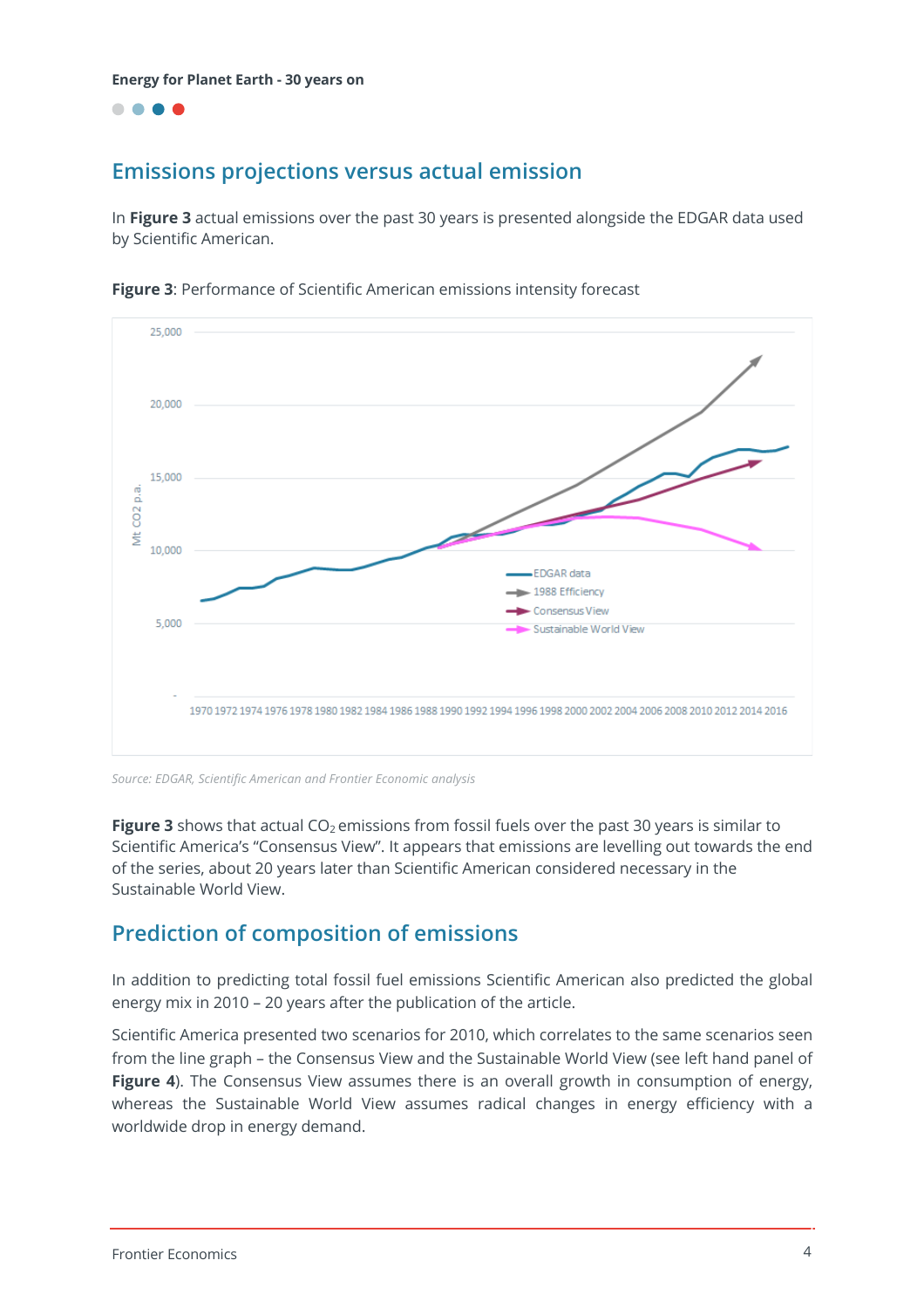

#### **Figure 4:** Global energy mix – predicted versus actual

**THYDROPOWER** 

**ENERGY** 

 $200 -$ MATURAL GAS  $\Box$  OIL  $\Box$  COAL

AND RENEWABLE

 $\square$  NUCLEAR POWER

1988

#### **Scientific American emission scenarios Actual emissions – EIA data**

**CONSENSUS VIEW** 



MILLIONS OF BARRELS OF OIL EQUIVALENT PER DAY<br>
o<br>
o<br>
g<br>
g

 $100$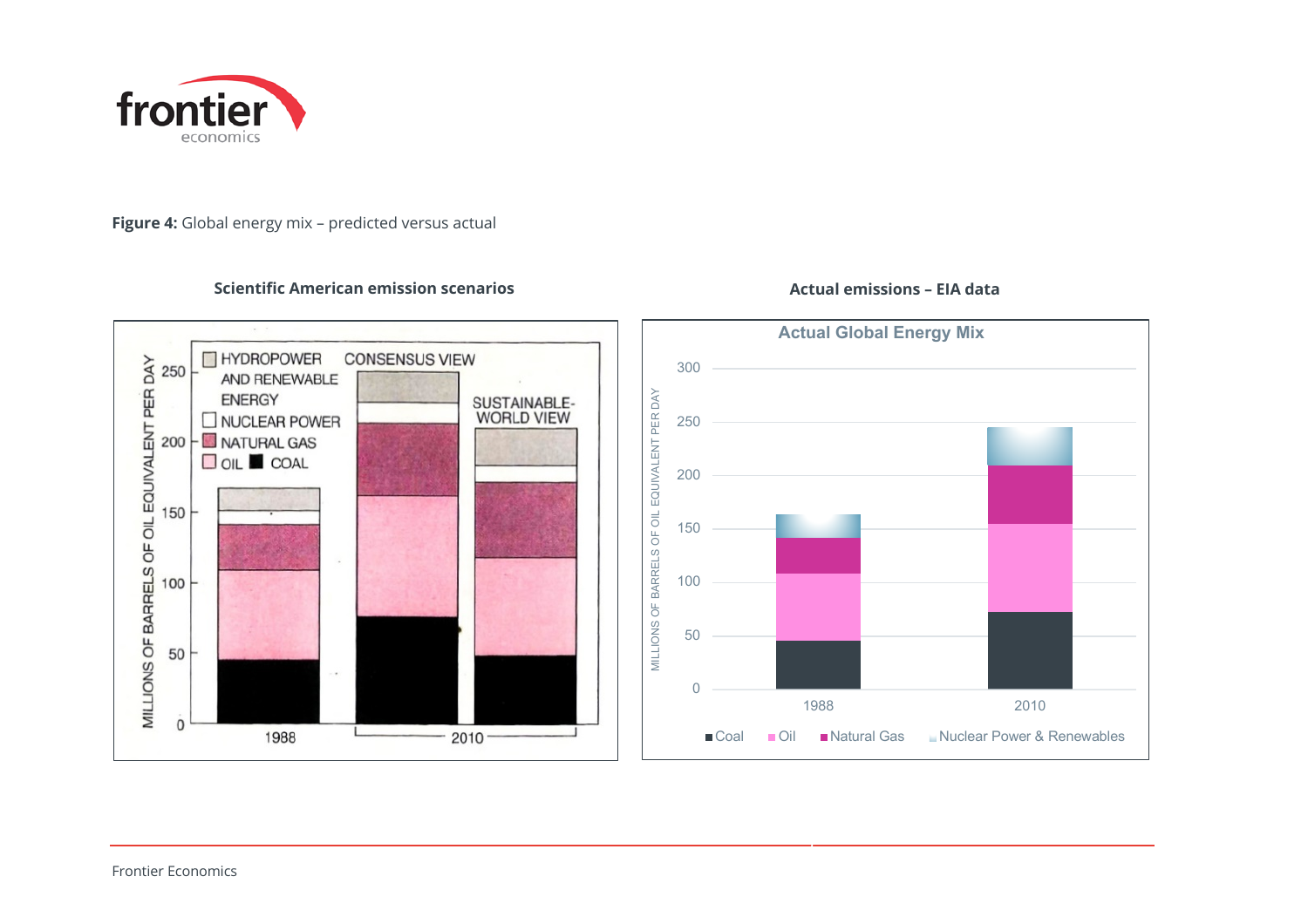

Concerning the energy mix for the Consensus View, we see that coal and oil expand rapidly with less of a change for natural gas, renewables and nuclear. In contrast, in the Sustainable World View, coal and oil production stagnates whereas natural gas and renewable sources experience a surge, with hydropower and commercial renewable fuels increasing by 60 per cent.

Sourcing primary energy production data from the U.S. Energy Information Agency (EIA)<sup>5</sup>, Frontier Economics was able to reconstruct the stacked bar chart for 1988 and 2010 (see right hand panel of **Figure 4**). Although EIA does not separate nuclear power and renewable power, it can be seen by a comparison of both the 1988 charts in the left and right hand side panels on **Figure 4**, that the data Scientific American and EIA data sets as the total energy from both sources is approximately the same at 160 MMBOE/day for 1988.

Comparing the two charts in **Figure 4**, the Scientific American Consensus View is very similar to the actual 2010 energy mix. For the actual 2010 data, coal and oil experienced the largest increase, in fact an increase that is almost the same as the Scientific American Consensus View scenario. It shows a change of coal production from around 46 MMBOE/day to 73 MMBOE/day, and a change of oil production from around 63 MMBOE/day to 82 MMBOE/day. Finally, the actual total energy production figure also mirrors Scientific America's scenario figure of around 250 MMBOE/day.

## **Scientific American is on the money again**

Scientific American's Consensus View, the more likely scenario, has proven to be accurate in terms total emissions from fossil fuels and they predicted the global energy mix 20 years out.

This high forecasting accuracy by Scientific American is consistent with their performance on forecasting overall energy demand and energy intensity.

## **Conclusions**

The world has managed to achieve significant economic growth while reducing energy intensity and mitigating the growth in emissions through the use of ever-more advanced technologies – precisely what Scientific American predicted would happen.

Technology change and productivity improvement is integrally linked. Improving productivity improves the economic welfare of people. This is because productivity improvements mean that more wants and needs can be met with society's scarce resources.

While there are many seminal contributors to thinking into the importance of productivity to society, arguably the work of Robert Solow is the most important in the context of the Scientific American *Energy for Planet Earth*. Solow won a Nobel prize in economics in 1987 for his work showing the link between technological innovation and economic growth. Our analysis of the Scientific American forecasts illustrates the importance of technology in improving energy and emissions efficiency over the past 30 years. Technology will be critical in achieving continued gains over the next 30 years to reach a net zero emission target by 2050. Given this, it would be

<sup>5</sup> Energy Information Agency, Weblink: https://www.eia.gov/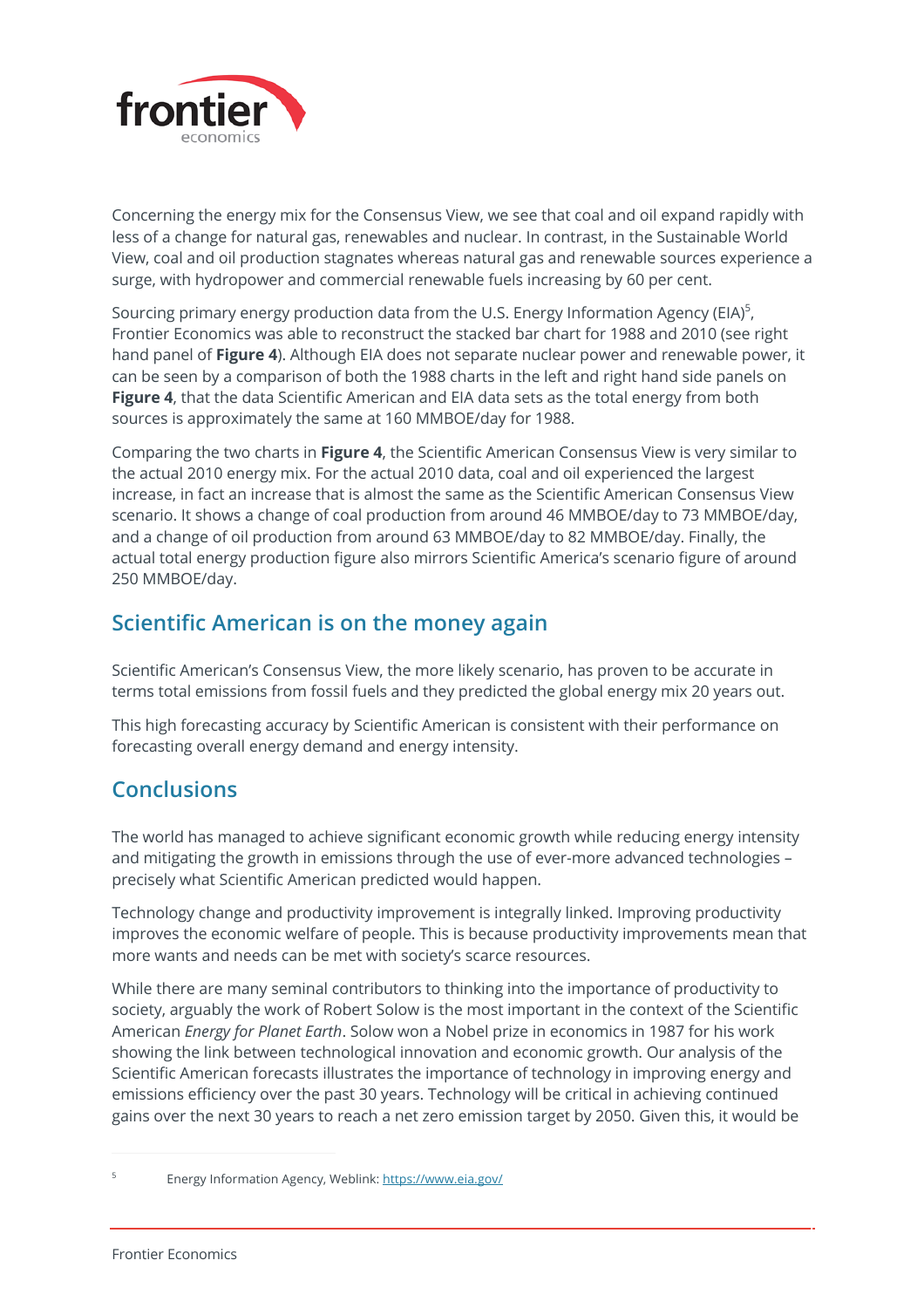**Energy for Planet Earth - 30 years on**



beneficial if governments focussed policy efforts on improving productivity across all sectors of the economy and relying on the collective innovation of industry to achieve this aim.